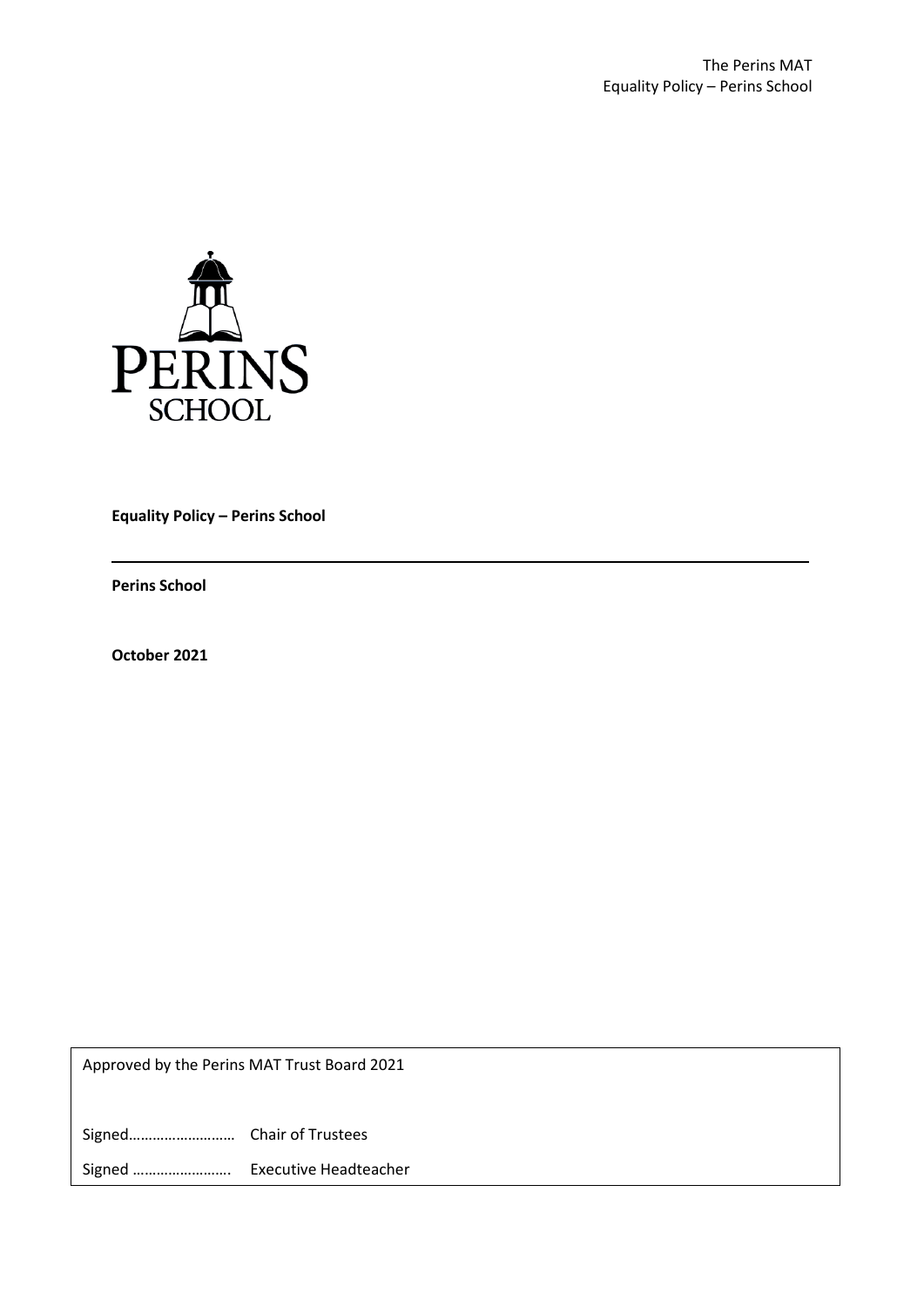## **Introduction**

We welcome our duties under the Equality Act 2010 as both a provider of education and as an employer.

We believe that all pupils and members of staff should have the opportunity to fulfil their potential whatever their background, identity and circumstances. We are committed to creating a community that recognises and celebrates difference within a culture of respect and co-operation. We appreciate that a culture which promotes equality will create a positive environment and a shared sense of belonging for all who work, learn and use the services of our school. We recognise that equality will only be achieved by the whole school community working together – our pupils, staff, governors and parents/carers.

This document outlines the principles which will guide our approach to working with our school community and enabling an open culture.

For staff and prospective staff, this policy should be read in conjunction with the school's Employment Equality Policy.

## **National and Legal Context**

We recognise that we have duties under the Equality Act 2010 in relation to the school community to eliminate discrimination, advance equality of opportunity and foster good relations in relation to age (applicable only to staff), disability, gender reassignment, race, sex, maternity and pregnancy, religion or belief, sexual orientation and marriage and civil partnership (applicable only to staff).

We also recognise that we have a duty under the Education & Inspections Act 2006 to promote community cohesion, i.e. developing good relations across different cultures and groups.

We also appreciate that these duties reflect the international human rights standards as expressed in the UN Convention on Rights of the Child, the UN Convention on the Rights of People with Disabilities, and the Human Rights Act 1998.

## **School Context**

We collect equality information, and this is referenced in appendix A

#### **Principles**

To fulfil our legal obligations, we are guided by a number of principles.

## **1. All pupils, families and staff are of equal value**

We see all pupils, potential pupils, their parents and carers, and staff as of equal value:

- Whether or not they are disabled
- Whatever their ethnicity, culture, national origin or national status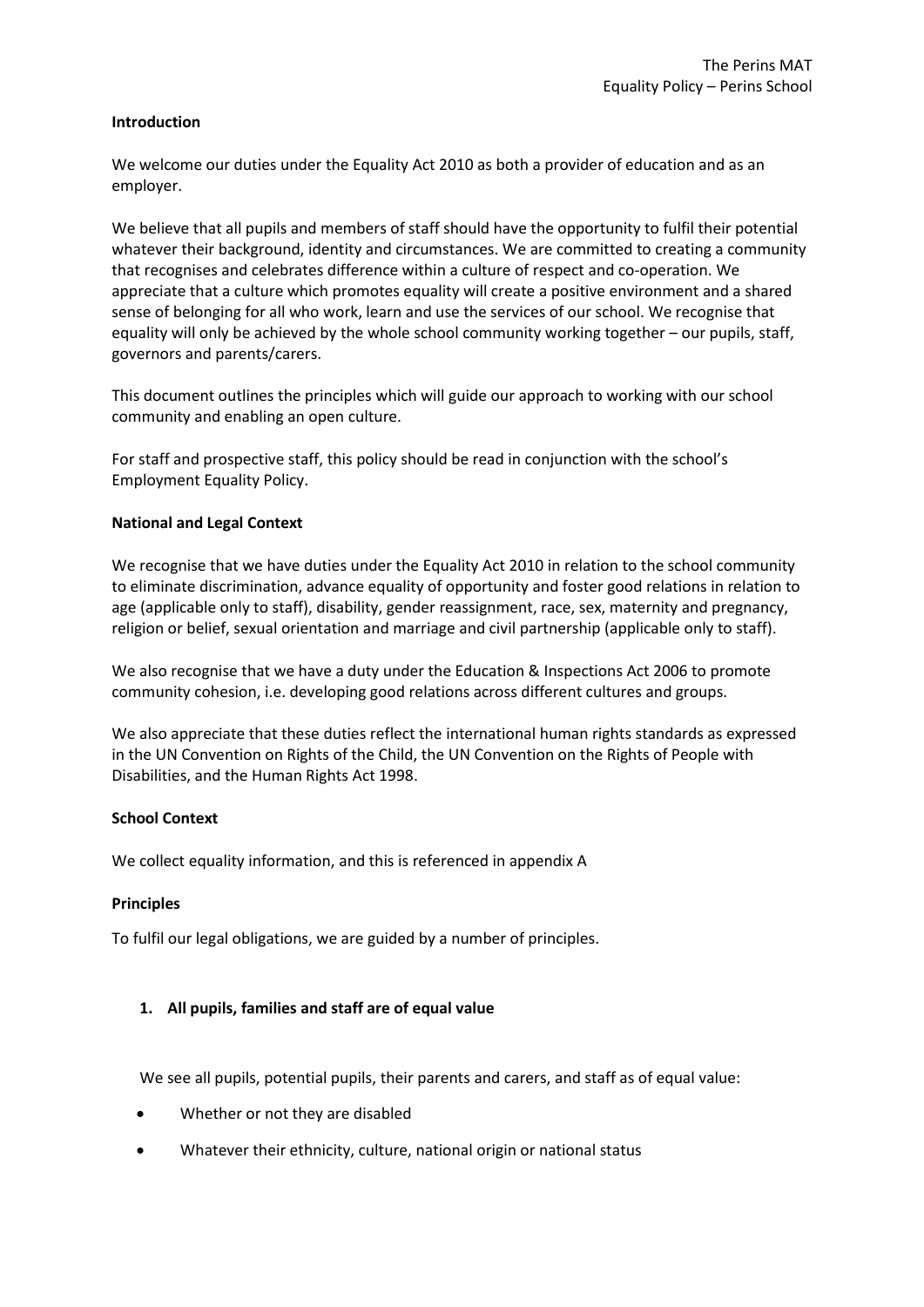- Whatever their sex
- Whatever their gender identity
- Whatever their religious and non-religious affiliation or faith background
- Whatever their sexual orientation
- Whatever their marital status
- Whether they are currently pregnant or have recently given birth
- Whatever their age

## **2. We recognise and respect difference**

We recognise that treating people equally does not necessarily involve treating them all the same. We recognise that our policies, procedures and activities must not discriminate but must take account of diversity and the kinds of barriers and disadvantage that staff, parents/carers or pupils may face in relation to their protected characteristics:

- Disability we understand that reasonable adjustments may need to be made.
- Sex  $-$  we recognise that girls and boys, men and women have different needs.
- Gender reassignment we recognise an individual has the protected characteristic of gender reassignment if they are proposing to undergo, is undergoing or has undergone a process (or part of a process) for the purpose of reassigning their sex by changing physiological or other attributes of sex.
- Religion and belief we acknowledge that reasonable requests in relation to religious observance and practice may need to be made and complied with.
- Ethnicity and race we appreciate that all have different experiences as a result of our ethnic and racial backgrounds.
- Age we value the diversity in age of staff, parents and carers.
- Sexual orientation we respect that individuals have the right to determine their own sexual identity and that they should not experience disadvantage as a result of their preference.
- Marriage and civil partnership we recognise that our staff, parents and carers may make their own personal choices in respect of personal relationships and that they should not experience disadvantage as a result of the relationships they have.
- Pregnancy and maternity we believe that our staff, parents and carers should not experience any unfair disadvantage as a result of pregnancy or having recently given birth (*NOTE: Secondary schools should also include pupils within this section as this protected characteristic applies to pupils as well)*.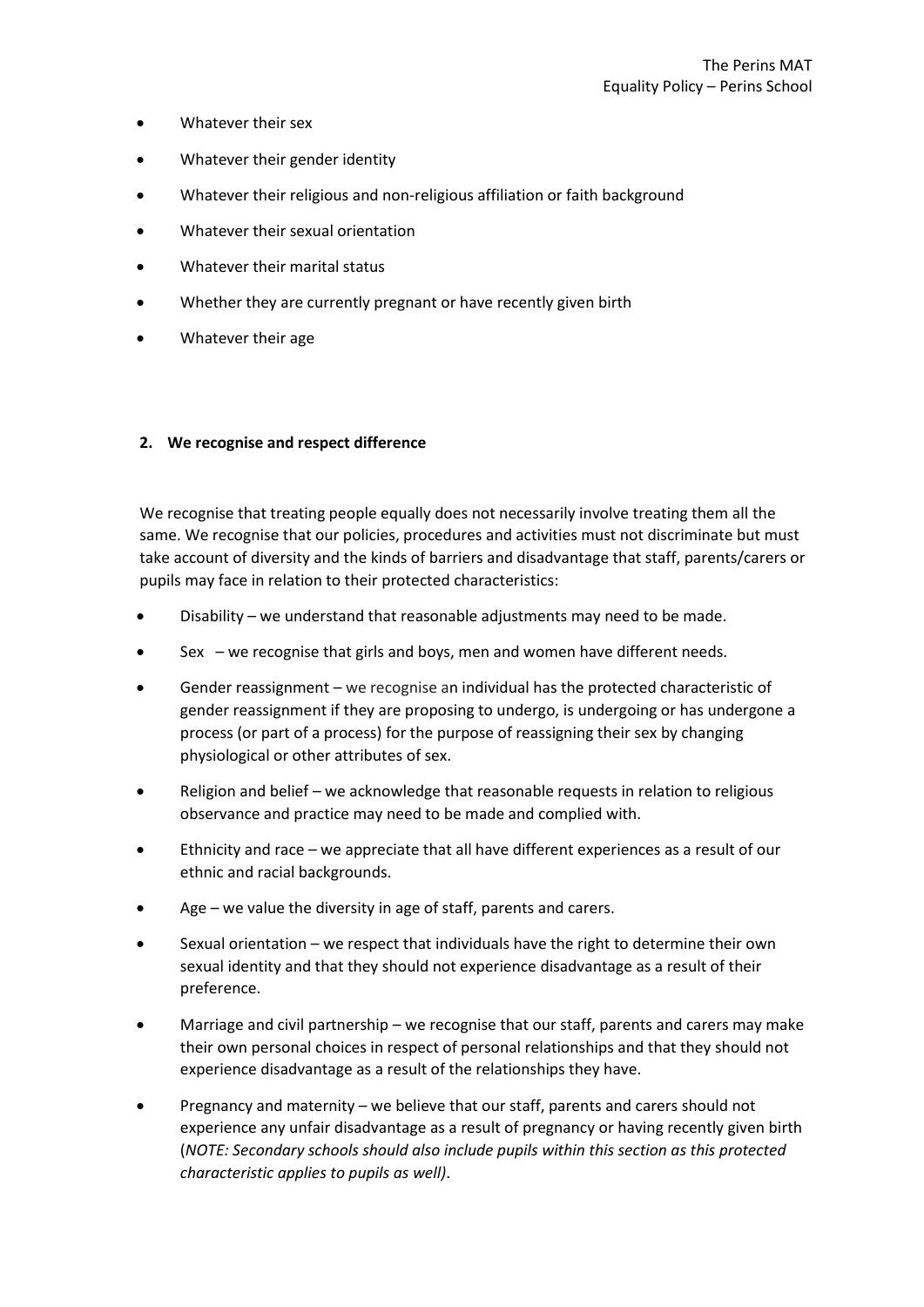# **3. We foster positive attitudes and relationships, and a shared sense of cohesion and belonging**

We intend that our policies, procedures and activities should promote:

- positive attitudes and interaction between groups and communities different from each other
- an absence of harassment, victimisation and discrimination in relation to any protected characteristics

## **4. We observe good equalities practice in relation to staff**

We ensure that our policies and practices for all staff and potential staff throughout the employment lifecycle, i.e. from recruitment through to the cessation of employment and beyond, are applied fairly and consistently across all groups with full respect for legal rights, taking into account aspects applicable to particular groups (e.g. duty to make reasonable adjustments for disabled staff).

## **5. We aim to reduce and remove inequalities and barriers that already exist**

We intend that our policies, procedures and activities avoid or minimise any possible negative impacts and we aim to reduce inequalities that exist between groups and communities different from each other.

## **6. We consult and involve to ensure views are heard**

In our development of policies, we engage with groups and individuals, including pupils who are affected by a policy or activity to ensure that their views are taken into account. For policies and activities affecting pupils, we will take account of views expressed at school council; for parents, through parent governor representation and for staff, through staff governor representation. Where necessary, we will consult more widely with specific groups.

# **7. We aim to foster greater community cohesion**

We intend that our policies, activities and curriculum offer foster greater social cohesion and provide for an equal opportunity to participate in public life irrespective of the protected characteristics of individuals and groups.

# **8. We base our practices on sound evidence**

We maintain and publish information annually to show our compliance with the public sector equality duty, set out under section 149 of the Equality Act 2010. Our current equality information can be found in Appendix A to this policy statement.

## **9. We set ourselves specific and measurable equality objectives**

We develop and publish specific and measurable objectives every four years based on the evidence that we have gathered (principle 8) and the engagement we have been involved in (principle 7).

The objectives can be found in Appendix B to this policy statement and take into account both national, county and school level priorities.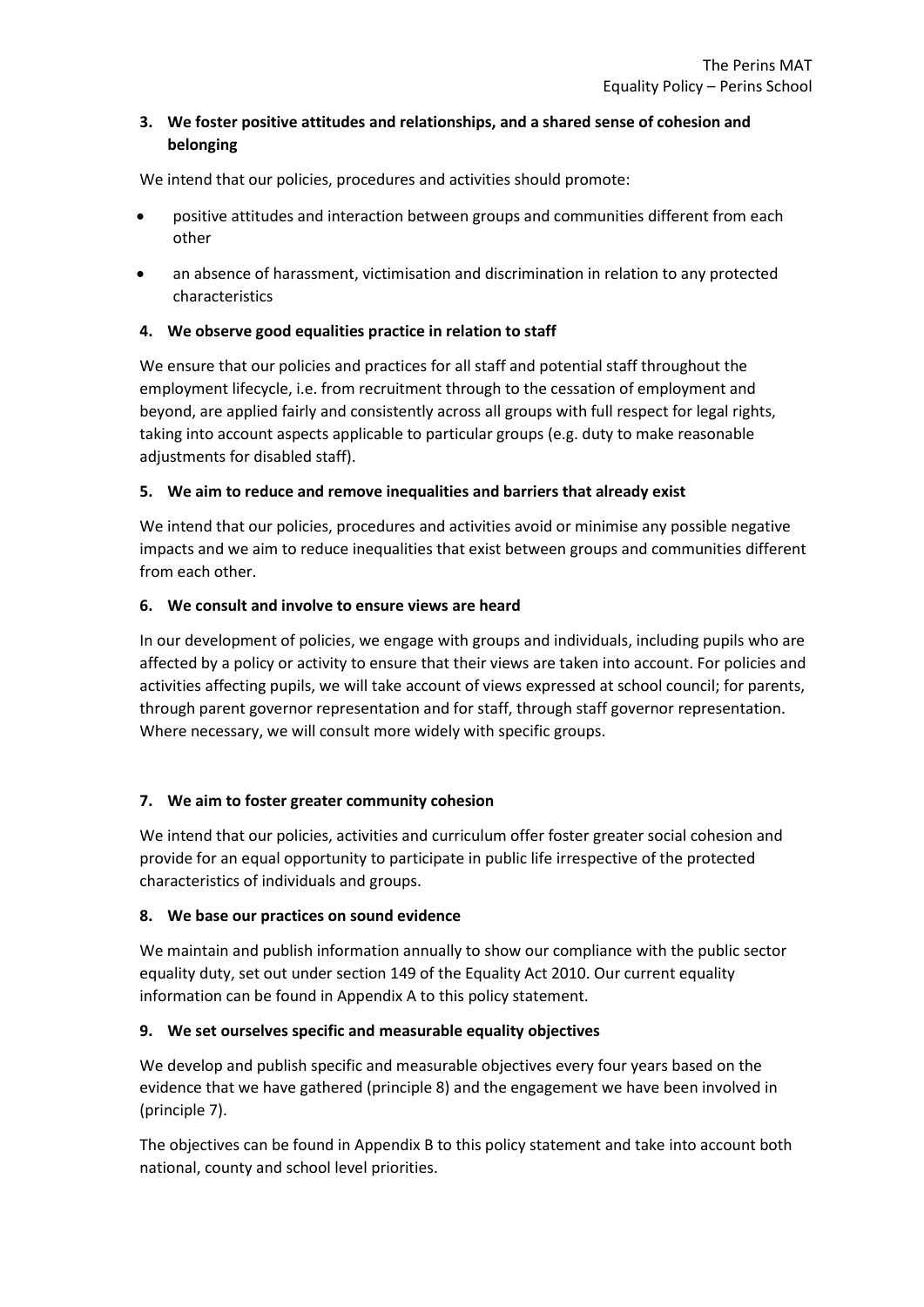We will set ourselves new objectives every four years, but keep them under review and report annually on progress towards achieving them.

## **Application of the principles within this policy statement:**

The principles outlined in the policy statement will be applied and reflected in:

- The delivery of the school curriculum
- The teaching and learning within the school
- Our practice in relation to pupil progress, attainment and achievement
- Our teaching styles and strategies
- Our policies and practice in relation to admissions and attendance
- Our policies and practice in relation to staff
- Our care, guidance and support to pupils, their families and staff
- Our policies and practice in relation to pupil behaviour, discipline and exclusions
- Our partnership working with parents and carers
- Our contact with the wider school community

## **Addressing prejudice and prejudice-related bullying**

The school is opposed to all forms of prejudice including, but not limited to prejudice related to protected characteristics. We will ensure that prejudice-related incidents in relation to staff and pupils are recorded and dealt with appropriately.

## **Roles and responsibilities**

The governing body is responsible for ensuring that the school complies with legislation, and that this policy and its related procedures and action plans are implemented and that arrangements are in place to deal with any concerns or unlawful action that arises.

The headteacher is responsible for implementation of this policy, ensuring that all staff are aware of their responsibilities and given appropriate training and support and for taking appropriate action in any cases of unlawful discrimination, harassment or victimisation.

All staff are expected to work in accordance with the principles outlined in this policy to:

- promote an inclusive and collaborative ethos in their practice
- deal with any prejudice-related incidents that may occur
- plan and deliver curricula and lessons
- support pupils in their class who have additional needs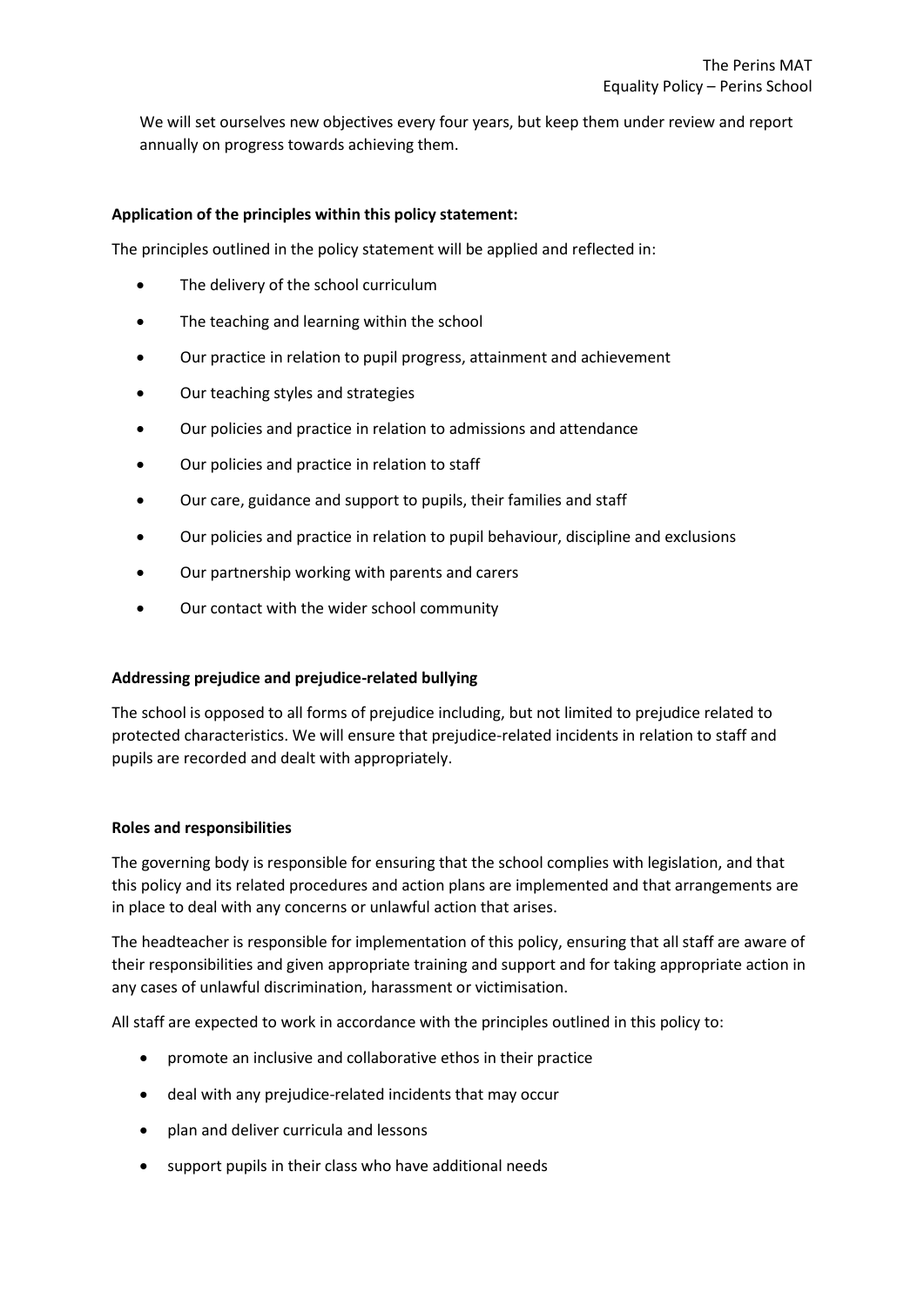

#### Appendix A – Student Profile at Perins Sept 2021